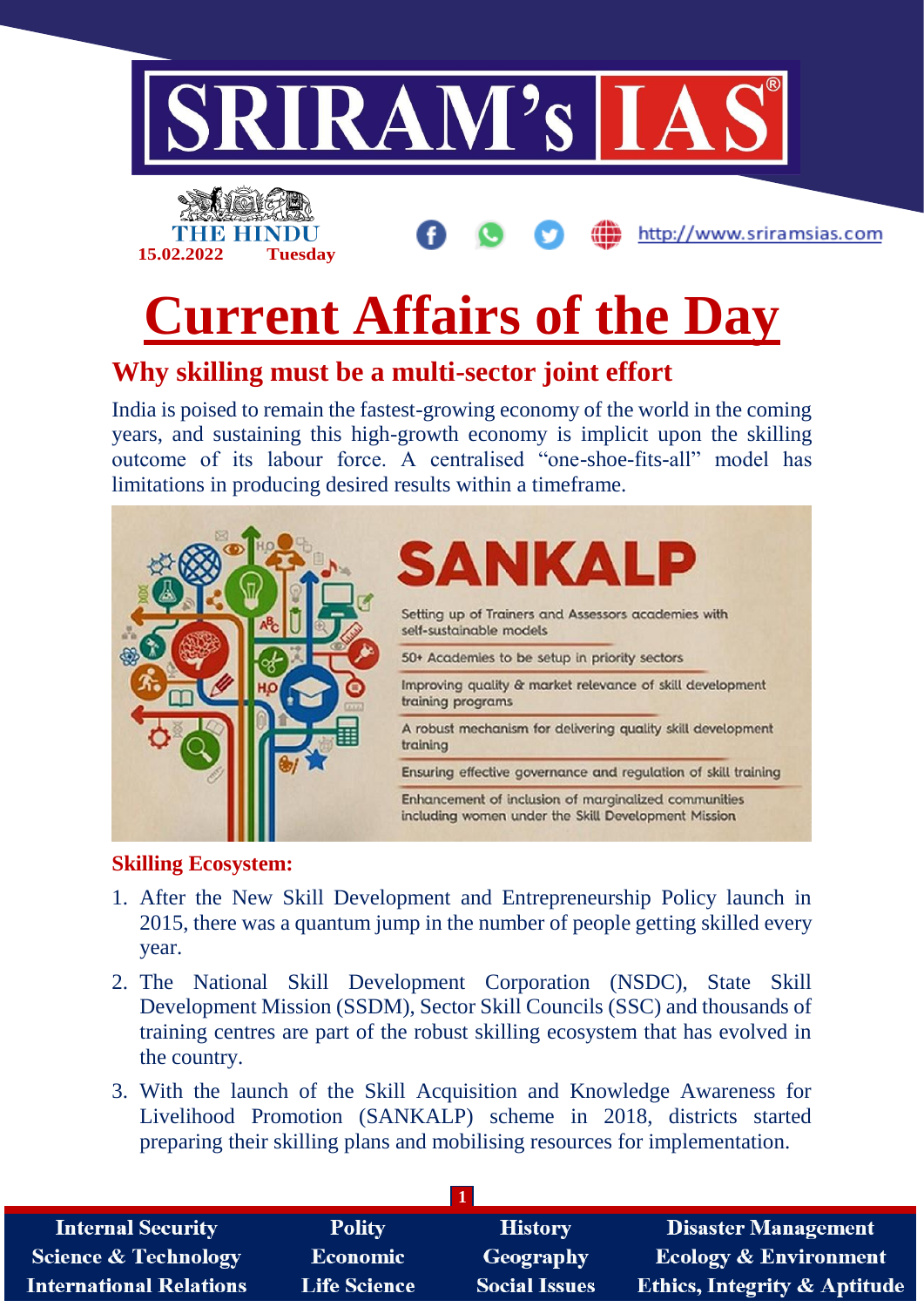





- 5. Through a competitive process, DSCs are preparing skill development plans, annually. In 2018, 237 districts participated in the exercise. In 2021, this number nearly doubled to 467.
- 6. Headed by district collectors, DSCs comprise representatives of local industries too. DSCs hold consultative meetings to understand the demand and supply of skilled labour force in their districts.
- 7. Local Industrial Training Institutes (ITIs) also participate in this strategyformulation exercise. Districts having the best DSDPs are awarded under the SANKALP scheme.

So, while this decentralised approach has ushered in significant positive change, DSCs need to display greater ownership and improve stakeholder engagement. Skill committees at the district, block and panchayat level need to debate and discuss with civil society while outlining skilling strategies for better outcomes. Special attention on migrant workers is needed while planning for skill development.



#### **ABOUT SANKALP (SKILL ACQUISITION AND KNOWLEDGE AWARENESS FOR LIVELIHOOD PROMOTION)**

IT IS A CENTRALLY SPONSORED SCHEME. IN JANUARY 2018, IT WAS LAUNCHED BY THE MINISTRY OF SKILL DEVELOPMENT AND ENTREPRENEURSHIP AND IS A WORLD **BANK LOAN ASSISTED PROGRAMME.** 

**Internal Security Science & Technology International Relations** 

**Polity Economic Life Science** 

**History** Geography **Social Issues** 

**2**

**Disaster Management Ecology & Environment Ethics, Integrity & Aptitude** 

http://www.sriramsias.com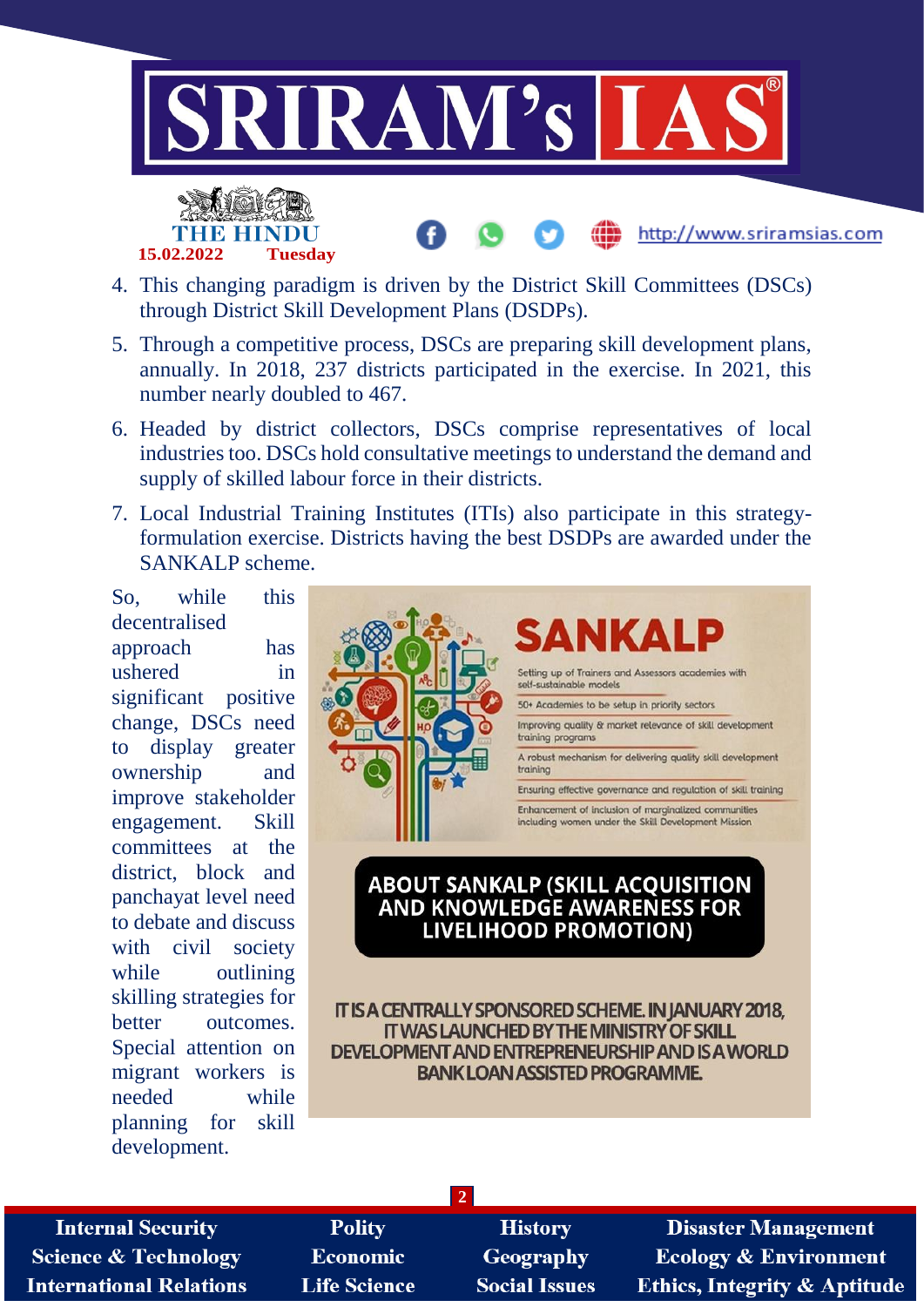

#### **Way Forward:**

**15.02.2022 Tuesday**

- 1. However, there is considerable scope for improvement. In a recent NITI Aayog study, the strengths and weaknesses of the process were identified. There is a need to designate a dedicated district skill officer as the role demands intensive involvement.
- 2. Formulation of skill development needs an in-depth analysis of skill gaps not only in the district but also in the potential catchment area for employment.
- 3. The success of the skilling plan depends upon the employability of trainees, and hence industry linkages are vital.
- 4. As many job opportunities are in the informal sector, consultations and field visits of DSCs with the informal sector need to be increased. A special focus on marginalised sections of the society is required, as is attention on inmigrant and out-migrant workers.
- 5. Well-defined and measurable key performance indicators of the skilling programmes need to be highlighted in DSDPs.
- 6. So far, skilling plans have mainly targetted employment through placements in the formal and informal sectors. However, translating the demographic dividend into economic growth requires capacity building for start-ups among the youth.
- 7. The focus should be on promoting employment and entrepreneurship while planning strategies for skill development at the local level. Such strategies should aim to improve female labour force



participation by unlocking the employment potential of the gig and care sector.

| <b>Internal Security</b>        | <b>Polity</b>       | <b>History</b>       | <b>Disaster Management</b>              |
|---------------------------------|---------------------|----------------------|-----------------------------------------|
| <b>Science &amp; Technology</b> | <b>Economic</b>     | Geography            | <b>Ecology &amp; Environment</b>        |
| <b>International Relations</b>  | <b>Life Science</b> | <b>Social Issues</b> | <b>Ethics, Integrity &amp; Aptitude</b> |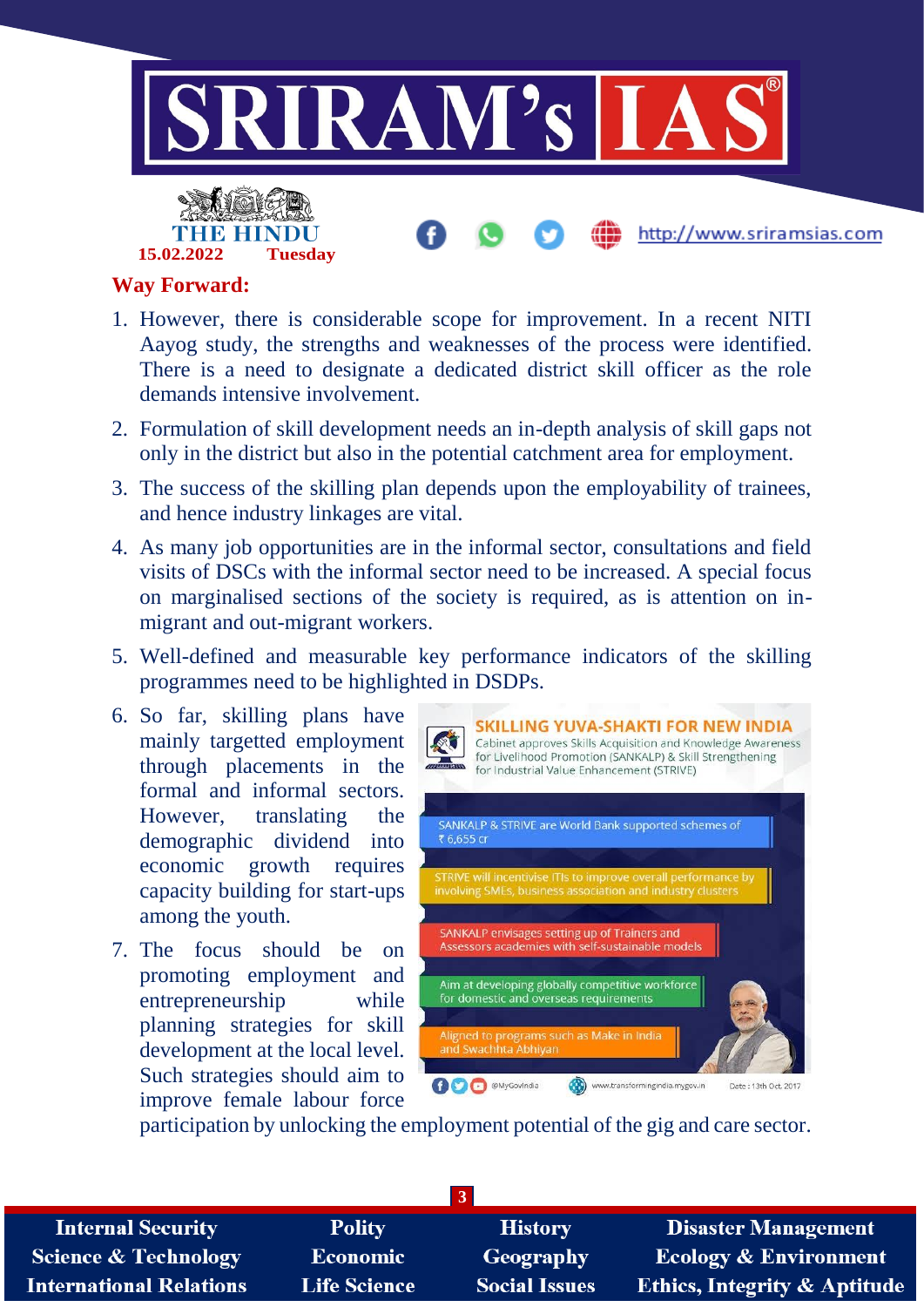

### **CPI inflation races past 6%**

- 1. India's retail inflation rate, as measured by the Consumer Price Index (CPI), climbed to 6.01% in January 2022, as per data released by the National Statistical Office (NSO with the rise being powered by food inflation.
- 2. The latest numbers have taken the benchmark inflation rate above the 6% upper limit of RBI's tolerance band.
- 3. While the initial surge in headline inflation was a result of high core inflation – it measures prices of the non-food non-fuel component of the CPI basket – non-core inflation, including the food component has been gathering momentum in the past few months.
- 4. At 6.02%, core inflation continues to be high, even though it has been falling over the past four months. However, noncore inflation has

increased sharply from 2.42% in September 2021 to reach 5.99% in January.

- **Core Inflation** <sup>Q2</sup> It is a measure of inflation which excludes items that face volatile price movement, notably food and energy. call t is Headline Inflation minus inflation that is contributed by food and energy commodities. As food and fuel prices may go up in the short run due to some disturbance in the agriculture sector or oil economy. However, over the long term they tend to revert back to their normal trend growth. ca On the other hand, prices of other commodities do not fluctuate as regularly as food and fuel - as such increase in their prices could be taken relatively to be much more of a permanent nature. Reserve Bank of India (RBI) keeps an eye on core inflation. Whenever core inflation rises, it increase their key policy rates to suck excess liquidity from the market and vice versa.
- 5. Food inflation, which accounts for 39% of the CPI basket has increased from 0.68% in September 2021 to reach 5.43% in January.

#### **High WPI:**

- 1. India's wholesale price index (WPI) was reported to have grown at 12.96% in January 2022. While this is a moderation over the 13.56% number for December 2021, January was the tenth successive month when the WPI inflation was in double digits.
- 2. RBI expects a softening in inflation going forward. The Monetary Policy Committee's resolution released on February 10 projected that CPI inflation

| <b>Internal Security</b>       | <b>Polity</b>       | <b>History</b>       | <b>Disaster Management</b>              |
|--------------------------------|---------------------|----------------------|-----------------------------------------|
| Science & Technology           | Economic            | Geography            | <b>Ecology &amp; Environment</b>        |
| <b>International Relations</b> | <b>Life Science</b> | <b>Social Issues</b> | <b>Ethics, Integrity &amp; Aptitude</b> |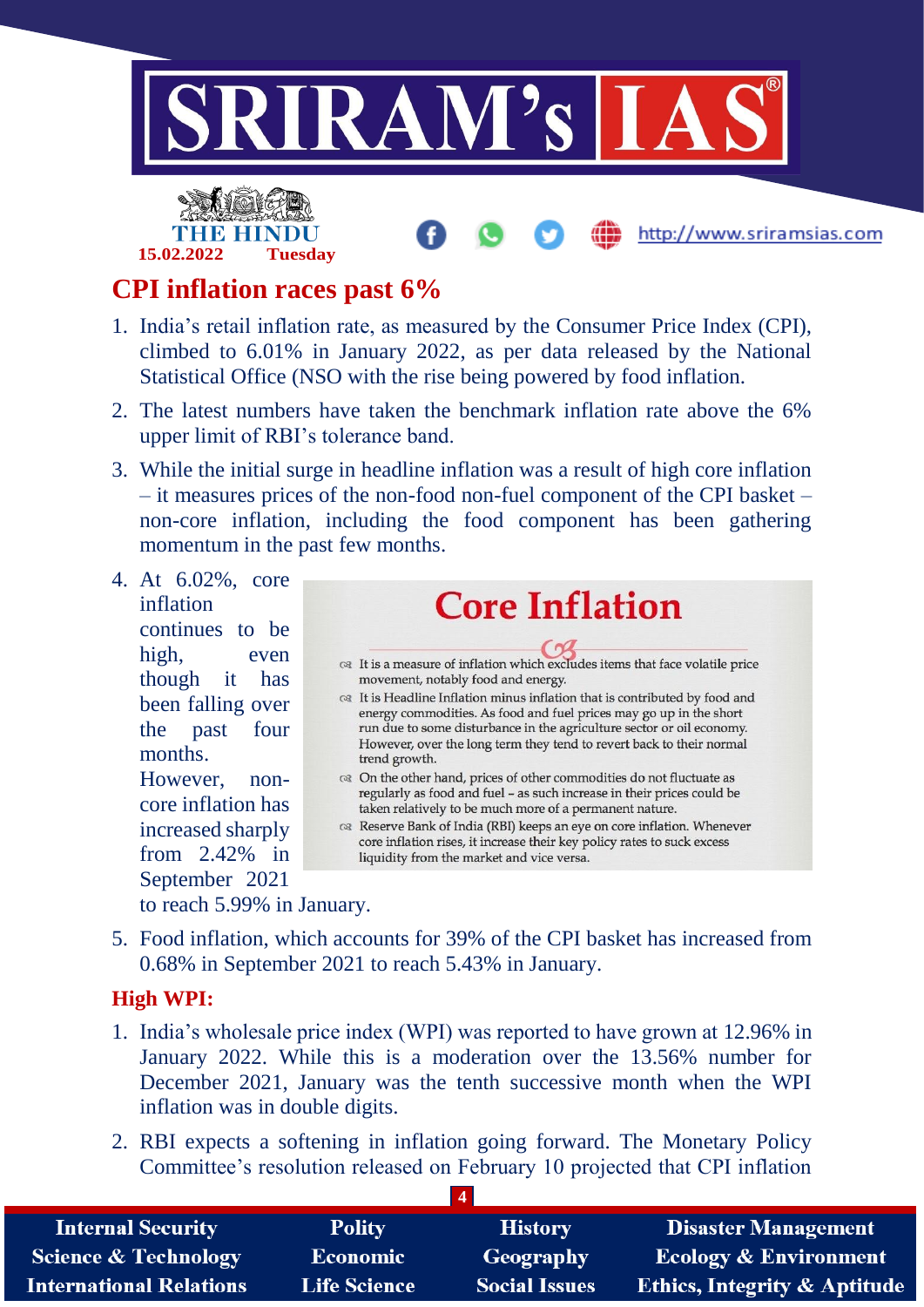

in the quarter ending March will be 5.77% and then come down to 4.5% in the June quarter.

3. RBI Governor Shaktikanta Das said inflation is also high because of the base effect (a lower reading a year ago), specifically pointing to the role this played in the three months ended December.



Source: Numberbasket, 2020